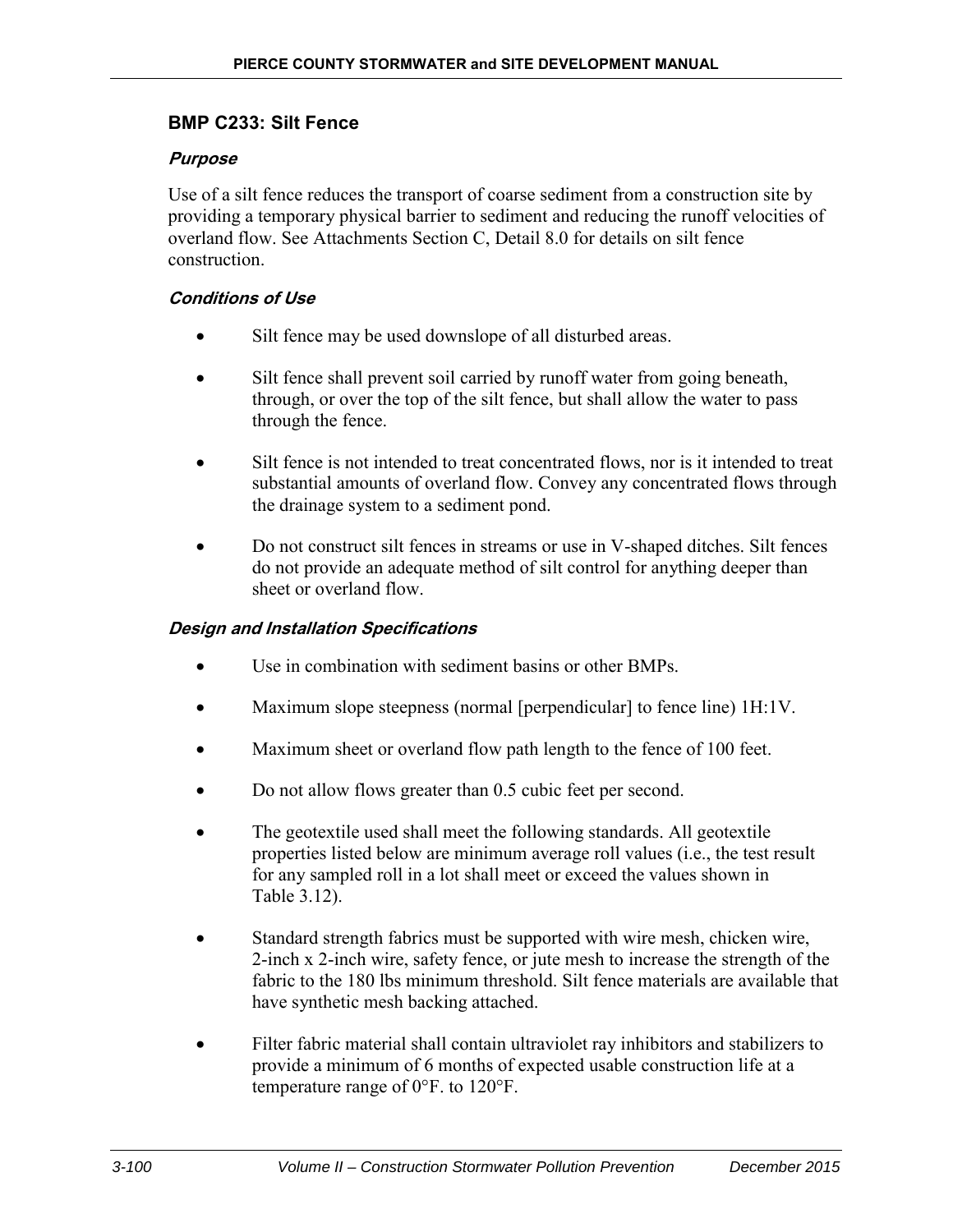| Polymeric Mesh AOS (ASTM<br>D4751)            | 0.60 mm maximum for film wovens (US #30<br>sieve). 0.30 mm maximum for all other<br>geotextile types (US #50 sieve). 0.15 mm<br>minimum for all fabric types (US #100 sieve). |
|-----------------------------------------------|-------------------------------------------------------------------------------------------------------------------------------------------------------------------------------|
| Water Permittivity (ASTM D4491)               | $0.02$ sec <sup>-1</sup> minimum                                                                                                                                              |
| Grab Tensile Strength (ASTM<br>D4632)         | 180 lbs. Minimum for extra strength fabric.<br>100 lbs minimum for standard strength fabric.                                                                                  |
| <b>Grab Tensile Strength (ASTM</b><br>D4632)  | 30% maximum                                                                                                                                                                   |
| <b>Ultraviolet Resistance (ASTM</b><br>D4355) | 70% minimum                                                                                                                                                                   |

#### **Table 3.12. Geotextile Standards.**

- Include the following standard notes for silt fence on construction plans and specifications:
	- o The contractor shall install and maintain temporary silt fences at the locations shown in the plans.
	- o Construct silt fences in areas of clearing, grading, or drainage prior to starting those activities.
	- o The silt fence shall have a 2 feet min. and 2.5 feet max. height above the original ground surface.
	- o The filter fabric shall be sewn together at the point of manufacture to form filter fabric lengths as required. Locate all sewn seams at support posts. Alternatively, two sections of silt fence can be overlapped, provided the contractor can demonstrate, to the satisfaction of the engineer, that the overlap is long enough and that the adjacent fence sections are close enough together to prevent silt laden water from escaping through the fence at the overlap.
	- o Attach the filter fabric on the up-slope side of the posts and secure with staples, wire, or in accordance with the manufacturer's recommendations. Attach the filter fabric to the posts in a manner that reduces the potential for tearing.
	- o Support the filter fabric with wire or plastic mesh, dependent on the properties of the geotextile selected for use. If wire or plastic mesh is used, fasten the mesh securely to the up-slope side of the posts with the filter fabric up-slope of the mesh.
	- o Mesh support, if used, shall consist of steel wire with a maximum mesh spacing of 2 inches, or a prefabricated polymeric mesh. The strength of the wire or polymeric mesh shall be equivalent to or greater than 180 pounds grab tensile strength. The polymeric mesh must be as resistant to the same level of ultraviolet radiation as the filter fabric it supports.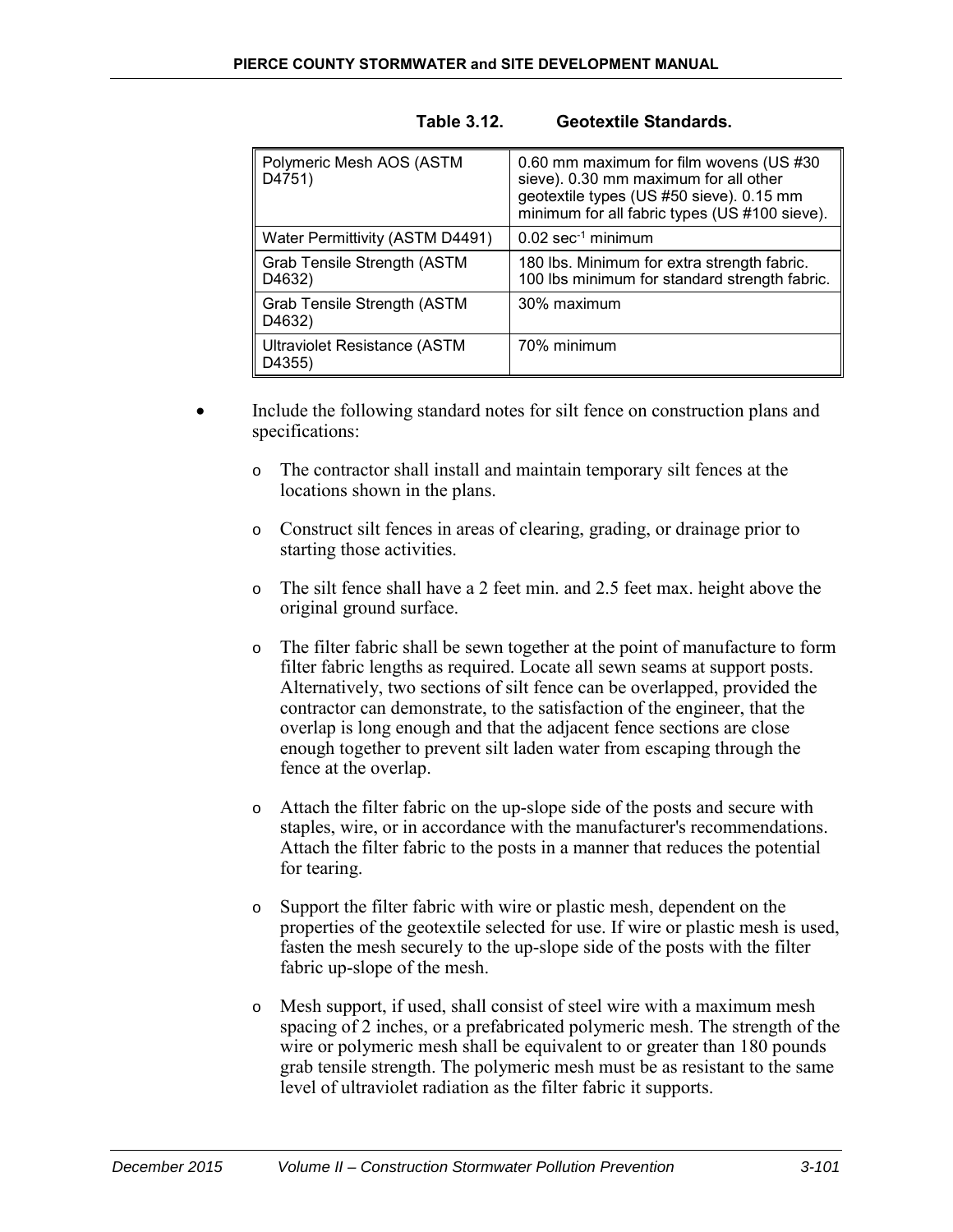- o Bury the bottom of the filter fabric 8 inches min. below the ground surface. Backfill and tamp soil in place over the buried portion of the filter fabric, so that no flow can pass beneath the fence and scouring cannot occur. The wire or polymeric mesh shall extend into the ground 3 inches min.
- Drive or place the fence posts into the ground 18 inches minimum. A 12-inch minimum depth is allowed if topsoil or other soft subgrade soil is not present and 18 inches cannot be reached. Increase fence post min. depths by 6 inches if the fence is located on slopes of 3H:1V or steeper and the slope is perpendicular to the fence. If required post depths cannot be obtained, the posts shall be adequately secured by bracing or guying to prevent overturning of the fence due to sediment loading.
- o Use wood, steel, or equivalent posts. The spacing of the support posts shall be a maximum of 6 feet. Posts shall consist of either:
	- − Wood with dimensions of 2-inches by 2-inches wide min. and a 3-feet min. length. Wood posts shall be free of defects such as knots, splits, or gouges.
	- − No. 6 steel reinforcement bar or larger.
	- − ASTM A 120 steel pipe with a minimum diameter of 1 inch.
	- − U, T, L, or C shape steel posts with a minimum weight of 1.35 pounds/feet.
	- − Other steel posts having equivalent strength and bending resistance to the post sizes listed above.
- o Locate silt fences on contour as much as possible, except at the ends of the fence, where the fence shall be turned uphill such that the silt fence captures the runoff water and prevents water from flowing around the end of the fence.
- o If the fence must cross contours, with the exception of the ends of the fence, place gravel check dams perpendicular to the back of the fence to minimize concentrated flow and erosion. The slope of the fence line where contours must be crossed shall not be steeper than 3H:1V.
	- − Gravel check dams shall be approximately 1 foot deep at the back of the fence. Gravel check dams shall be continued perpendicular to the fence at the same elevation until the top of the check dam intercepts the ground surface behind the fence.
	- − Gravel check dams shall consist of crushed surfacing base course, gravel backfill for walls, or shoulder ballast. Gravel check dams shall be located every 10 feet along the fence where the fence must cross contours.